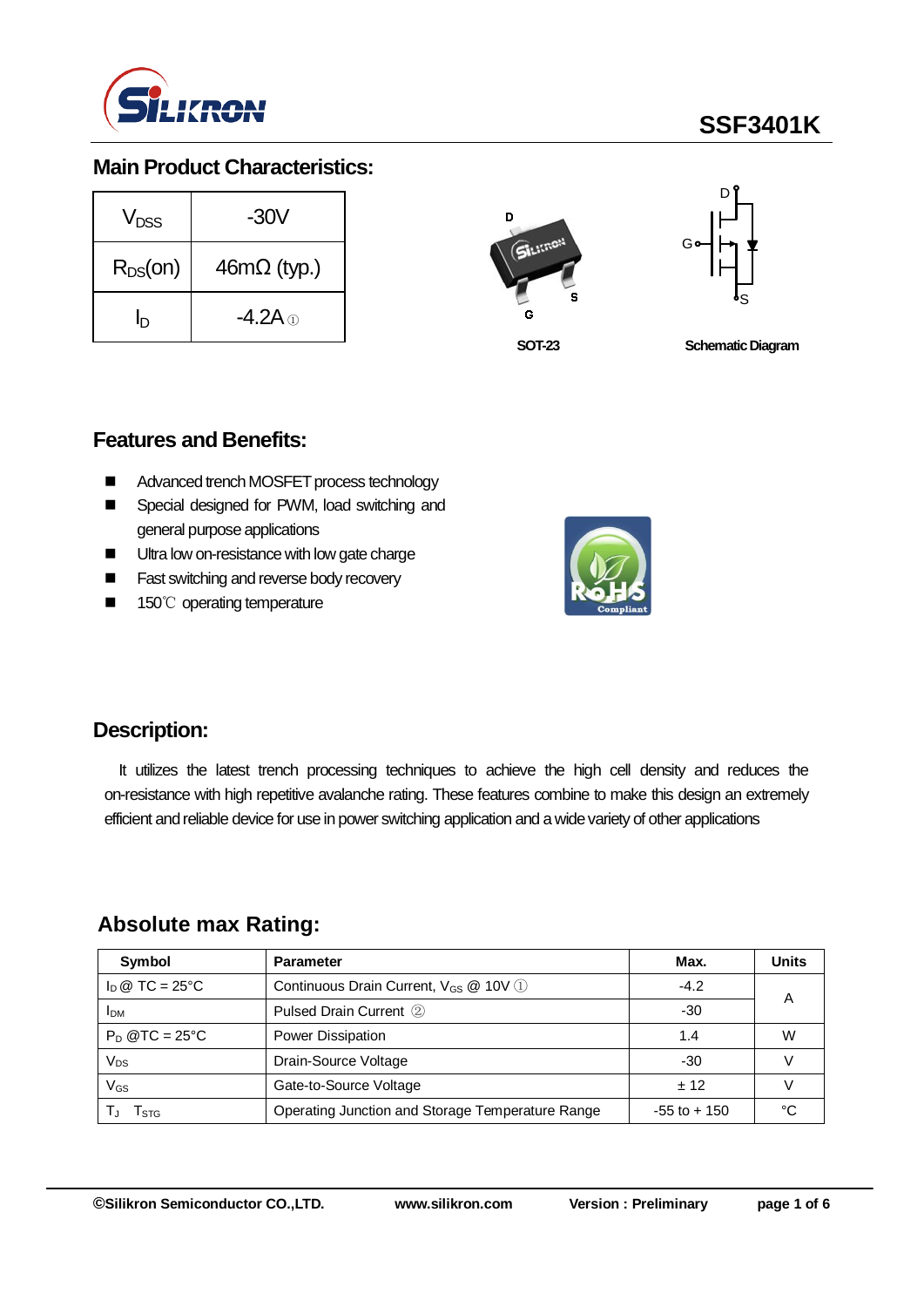

## **Thermal Resistance**

| <b>Symbol</b>  | <b>Characterizes</b>                  | Гур. | Max. | Units          |
|----------------|---------------------------------------|------|------|----------------|
| $R_{\theta$ JA | Junction-to-ambient ( $t \le 10$ s) 3 |      | 125  | $^{\circ}$ CMV |

## **Electrical Characterizes** @T<sub>A</sub>=25℃ unless otherwise specified

| <b>Symbol</b>           | <b>Parameter</b>                     | Min.   | Typ.           | Max.   | <b>Units</b> | <b>Conditions</b>                         |  |
|-------------------------|--------------------------------------|--------|----------------|--------|--------------|-------------------------------------------|--|
| $V_{(BR)DSS}$           | Drain-to-Source breakdown voltage    | $-30$  |                |        | V            | $V_{GS} = 0V$ , $I_D = -250 \mu A$        |  |
|                         | Static Drain-to-Source on-resistance |        | 46             | 64     |              | $V_{GS}$ = -10V, $I_D$ = -4.2A            |  |
| $R_{DS(on)}$            |                                      |        | 51.5           | 75     | $m\Omega$    | $V_{GS} = -4.5V$ . I <sub>D</sub> $= -4A$ |  |
|                         |                                      |        | 67.3           | 120    |              | $V_{GS}$ - 2.5V, $I_D$ = -1A              |  |
| $V_{GS(th)}$            | Gate threshold voltage               | $-0.5$ |                | $-1.3$ | V            | $V_{DS} = V_{GS}$ , $I_D = -250 \mu A$    |  |
| <b>I</b> <sub>DSS</sub> | Drain-to-Source leakage current      |        |                | $-1$   | μA           | $V_{DS} = -24V$ , $V_{GS} = 0V$           |  |
|                         | Gate-to-Source forward leakage       |        |                | 100    | nA           | $V_{GS} = 12V$                            |  |
| I <sub>GSS</sub>        |                                      |        |                | $-100$ |              | $V_{GS} = -12V$                           |  |
| $Q_{g}$                 | Total gate charge                    |        | 10             |        |              | $I_D = -4A$ ,                             |  |
| $Q_{gs}$                | Gate-to-Source charge                |        | $\overline{2}$ |        | nC           | $V_{DS}$ = -15V,                          |  |
| $Q_{gd}$                | Gate-to-Drain("Miller") charge       |        | 3              |        |              | $V_{GS} = -10V$                           |  |
| $t_{d(on)}$             | Turn-on delay time                   |        | 6.5            |        |              |                                           |  |
| $t_{r}$                 | Rise time                            |        | 3.5            |        | ns           | $V_{GS}$ =-10V, $V_{DS}$ = -15V,          |  |
| $t_{d(off)}$            | Turn-Off delay time                  |        | 38             |        |              | $RGEN=6\Omega, RL=3.7\Omega$              |  |
| $t_{\rm f}$             | Fall time                            |        | 12             |        |              |                                           |  |
| $C_{iss}$               | Input capacitance                    |        | 809            |        |              | $V_{GS} = 0V$ ,                           |  |
| $C_{\rm oss}$           | Output capacitance                   |        | 50             |        | pF           | $V_{DS} = -25V,$                          |  |
| $C_{\text{rss}}$        | Reverse transfer capacitance         |        | 48             |        |              | $f = 1$ MHz                               |  |

## **Source-Drain Ratings and Characteristics**

| Symbol                  | <b>Parameter</b>                                   | Min. | Typ.    | Max.   | Units | <b>Conditions</b>            |
|-------------------------|----------------------------------------------------|------|---------|--------|-------|------------------------------|
| $\mathsf{I}_\mathsf{S}$ | <b>Continuous Source Current</b><br>(Body Diode) 1 |      |         | $-2.2$ | A     | MOSFET symbol<br>DÎ          |
|                         |                                                    |      |         |        |       | ⊢⊢<br>showing<br>the<br>᠀⊶ᡰ᠇ |
|                         |                                                    |      |         |        |       | integral reverse             |
|                         |                                                    |      |         |        |       | p-n junction diode.          |
| $V_{\textrm{\tiny SD}}$ | Diode Forward Voltage                              |      | $-0.81$ | $-1.2$ | V     | $IS=-1A, VGS=0V$             |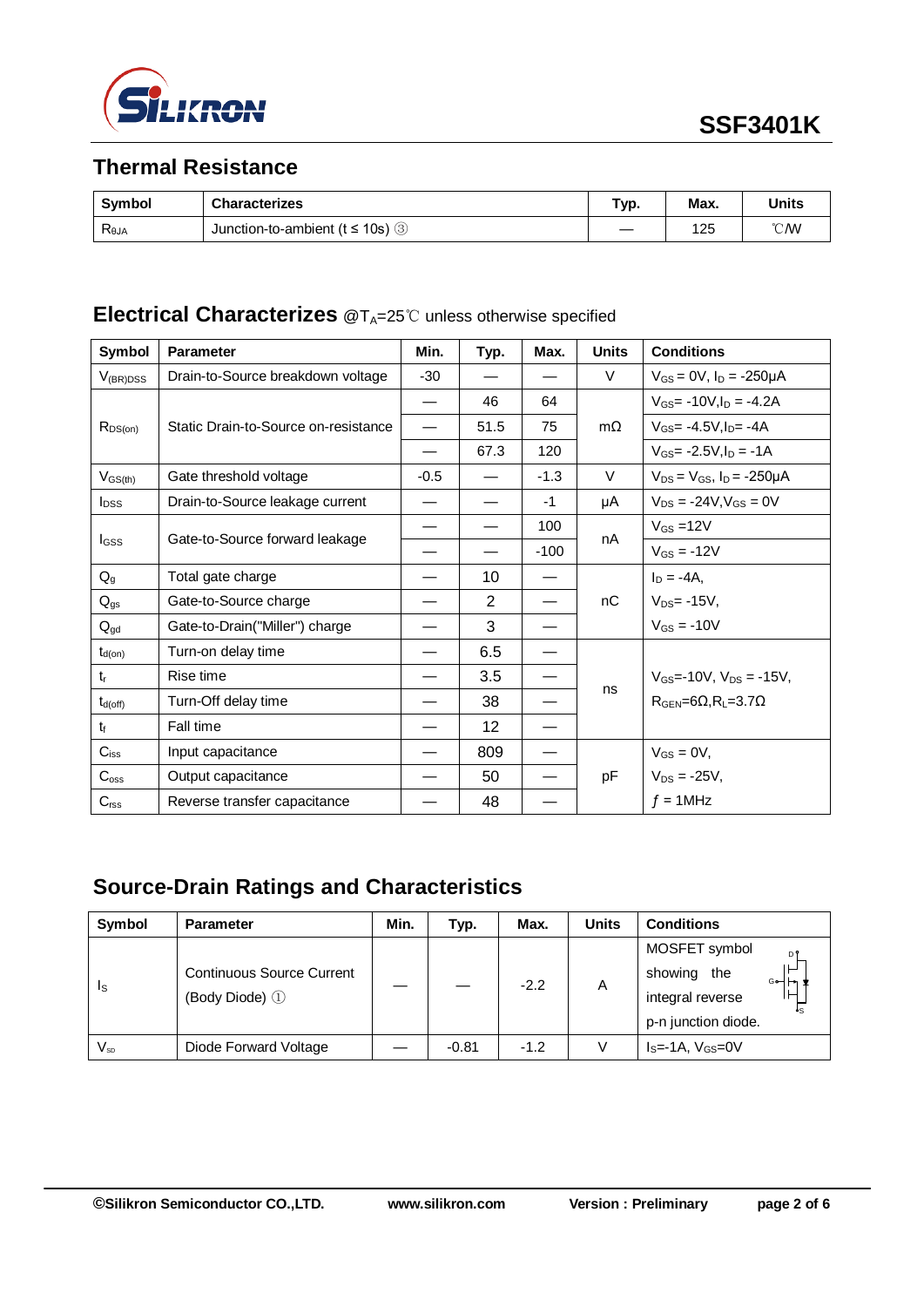

## **Test circuits and Waveforms**

**EAS test circuits:** 



**Gate charge test circuit:** 









#### **Notes:**

①Calculated continuous current based on maximum allowable junction temperature.

②Repetitive rating; pulse width limited by max junction temperature.

③The value of RθJA is measured with the device mounted on 1 in 2 FR-4 board with 2oz. Copper, in a still air environment with TA =25°C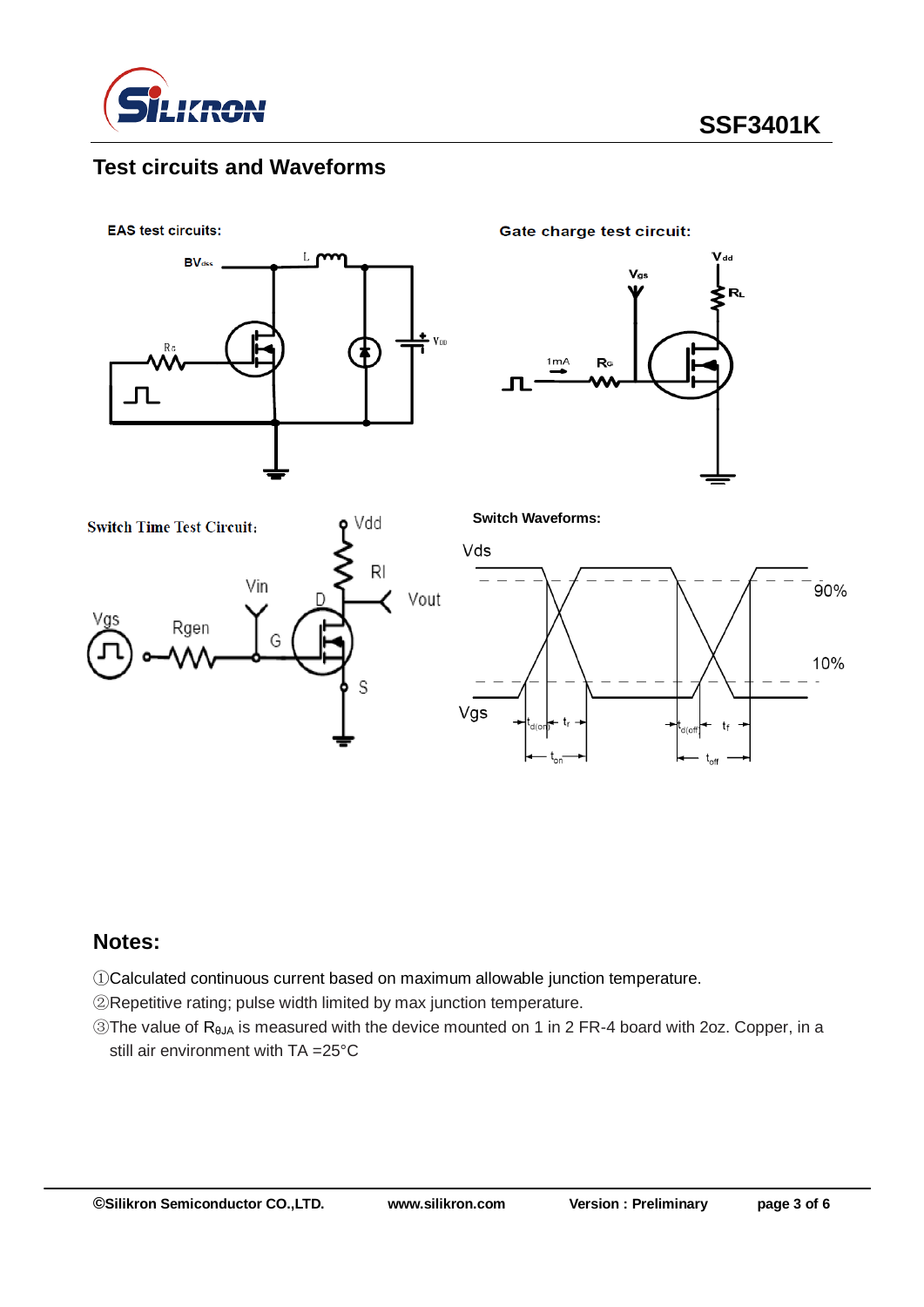

# **SSF3401K**

# **Typical electrical and thermal characteristics**













**Figure 3. Gate to source cut-off voltage Figure 4. Typical Capacitance Vs. Drain-to-Source Voltage**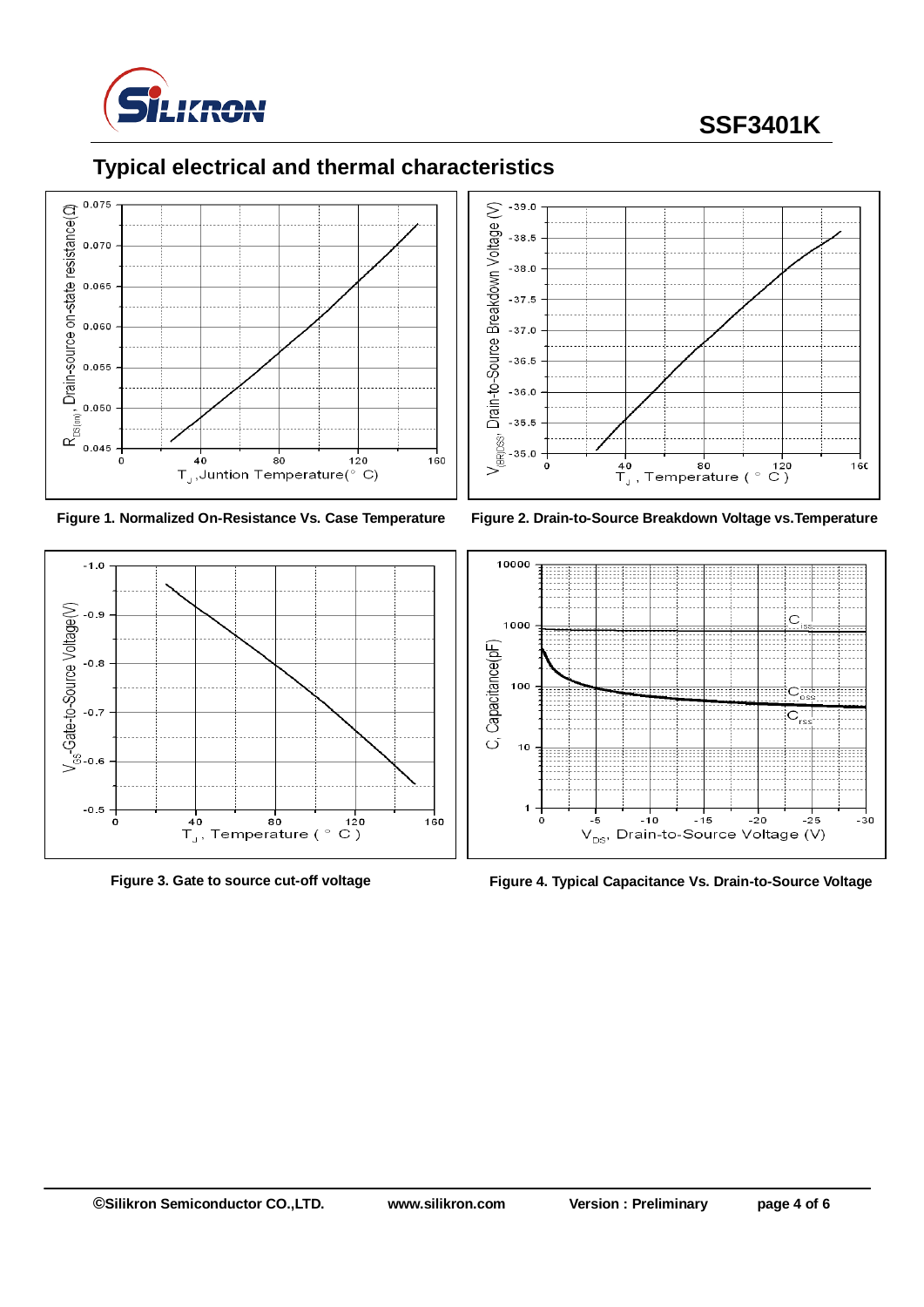

# **SSF3401K**

## **Mechanical Data**:



| REF. | Millimeter |      | REF. | Millimete |              |  |
|------|------------|------|------|-----------|--------------|--|
|      | Min.       | Max. |      | Min.      | Max.         |  |
| Α    | 2.80       | 3.00 | G    | 1.80      | 2.00         |  |
| в    | 2.30       | 2.50 | н    | 0.90      | 1.1          |  |
| С    | 1.20       | 1.40 | Κ    | 0.10      | 0.20         |  |
| D    | 0.30       | 0.50 | J    | 0.35      | 0.70         |  |
| Е    | 0          | 0.10 |      | 0.92      | 0.98         |  |
| F    | 0.45       | 0.55 | M    | 0°        | $10^{\circ}$ |  |